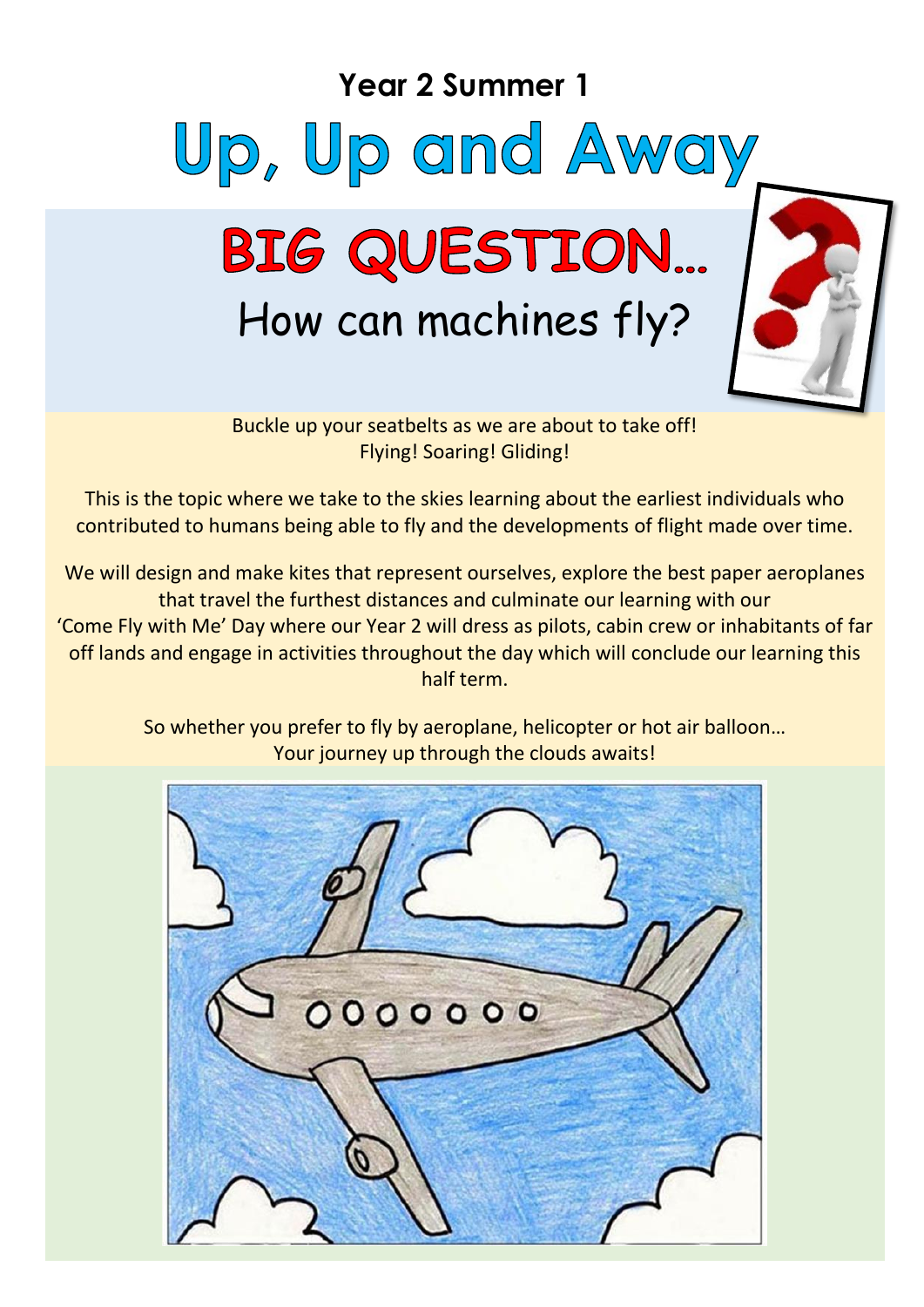## **In this topic, you will…**

| <b>Reading</b>     | • Continue guided reading sessions in a small group with peers, developing confidence and<br>discussion with the support of an adult.<br>• Continue to build a love of reading during golden reading time, where the children can<br>read anything they like from comics, children's newspapers, stories, non-fiction with their<br>friends or independently.<br>• Continue to read words containing common suffixes.<br>• Read further common exception words, noting usual correspondences between spelling<br>and sound.<br>• Notice and explain how non-fiction books are structured in a different way.<br>• Continue to discuss their favourite words and phrases.<br>• Develop skills of checking that the text makes sense to them as they read and correct<br>inaccuracies.<br>• Make inferences on what is being said and done.<br>• Explore how words and phrases encapsulate how a character is feeling.                                                                                              |
|--------------------|-------------------------------------------------------------------------------------------------------------------------------------------------------------------------------------------------------------------------------------------------------------------------------------------------------------------------------------------------------------------------------------------------------------------------------------------------------------------------------------------------------------------------------------------------------------------------------------------------------------------------------------------------------------------------------------------------------------------------------------------------------------------------------------------------------------------------------------------------------------------------------------------------------------------------------------------------------------------------------------------------------------------|
| <b>Writing</b>     | • Match suffixes to root words: -ful, -less, -ly;-s, -es, -ness, -ment.<br>• Say a simple sentence in the: present tense and past tense.<br>• Write a simple sentence in the; present tense and past tense.<br>• Change a simple sentence from the: present tense to the past tense; or past tense to the<br>present tense.<br>• Identify whether a simple sentence is in the present or past tense.<br>• Continue to use other subordinating conjunctions; so, when, if.<br>• Practise using contracted forms accurately within their writing.<br>· Distinguish between homophones and near homophones.<br>• Continue to build stamina with independent writing through-out the term.<br>• Continue to develop proofreading skills to check that writing makes sense and capital<br>letters and punctuation are accurately used. Practised both independently and with a<br>partner.<br>• Create writing for a range of purposes and audiences, including poems, descriptions,<br>newspaper reports and stories. |
| <b>Mathematics</b> | Our Maths learning for this half term will focus on Measure, length and time<br>The children will learn to:<br>Compare lengths and heights<br>Measure length in cms<br>Measure length in m<br>Compare and order lengths<br>Four operations with length<br>Problem solve with lengths<br>Describe position, movement and turns<br>Make patterns with shape<br>٠<br>Telling the time to the hour<br>Telling the time to half past<br>Telling the time to quarter past and to<br>Telling the time to the nearest 5 minutes<br>We also continue lots of practise of the four operations $(+,-,x)$ and $\div$ )                                                                                                                                                                                                                                                                                                                                                                                                        |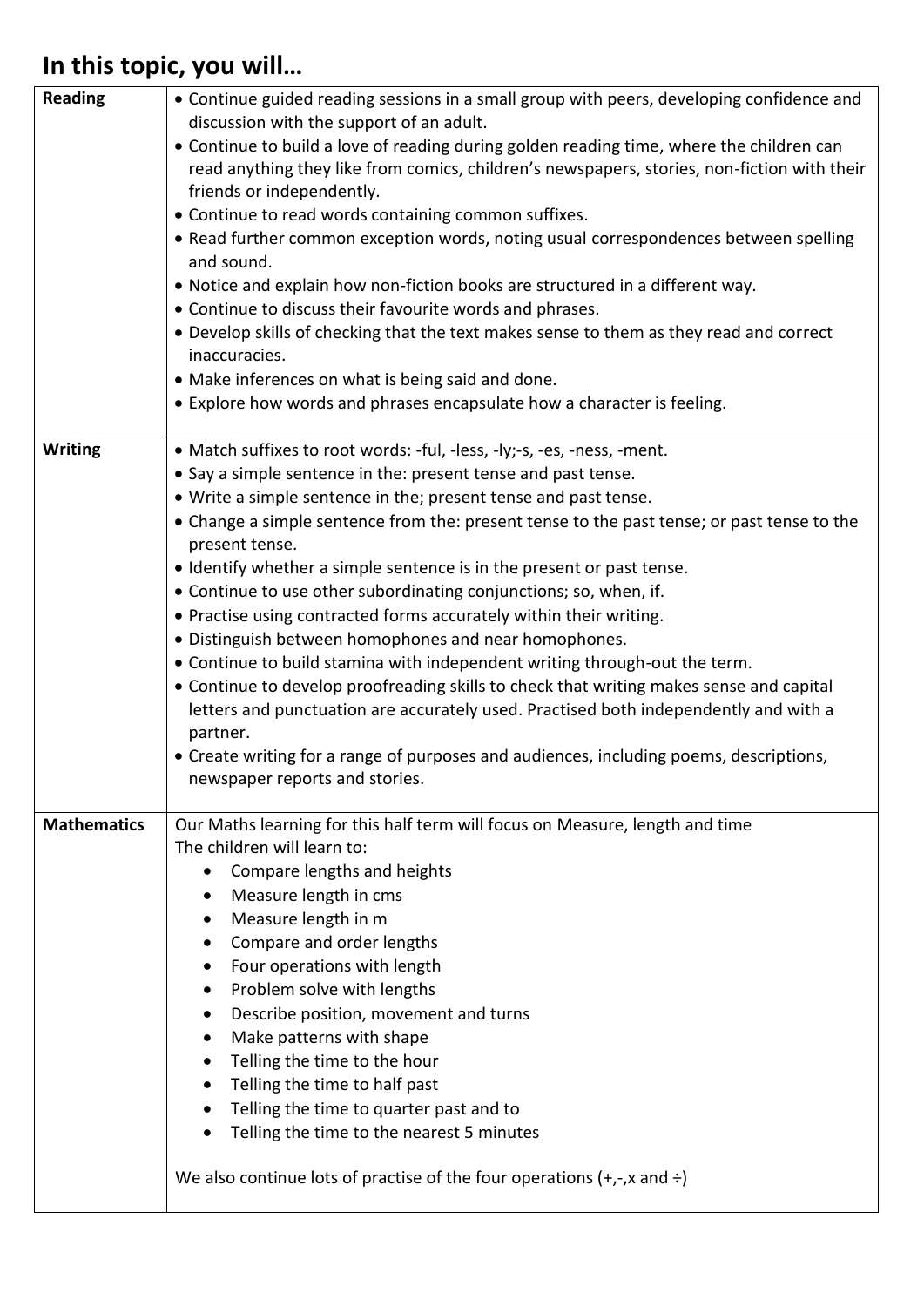| <b>Science</b> | Our Science learning for this half term will focus on Animals including humans.           |
|----------------|-------------------------------------------------------------------------------------------|
|                | The children will learn to:                                                               |
|                | Investigate how I can improve my performance on the running track over time.<br>$\bullet$ |
|                | • Understand how a chick changes as it grows.                                             |
|                | • Find out & describe the basic needs of animals, including humans for survival.          |
|                | • Investigate if I have improved my performance on the running track over time.           |
|                | • Practise checking their own pulse after exercise and observe the changes.               |
|                | • Know how and why I should keep myself clean.                                            |
|                | • Give reasons why humans need to exercise.                                               |

# **In this topic, you will…**

| <b>History</b>   | Our History learning for this half term will focus on the development of flight and significant                      |
|------------------|----------------------------------------------------------------------------------------------------------------------|
|                  | individuals.                                                                                                         |
|                  | The children will learn:                                                                                             |
|                  | To discover what the children already know about flight.                                                             |
|                  | About the early ways people tried to fly.                                                                            |
|                  | About the Montgolfier Brothers' hot air balloon.                                                                     |
|                  | To sequence pictures to show the chronological development of flight.<br>$\bullet$                                   |
|                  | To learn about the Wright Brothers and the world's first successful aeroplane flight.                                |
|                  | To use sources to ask questions and find answers.<br>$\bullet$                                                       |
|                  | About the historical significance of Amy Johnson<br>$\bullet$                                                        |
|                  | About and compare the life of Bessie Coleman to other significant early aviators<br>$\bullet$                        |
|                  | To consider the impact of the development of flight in our world today.                                              |
| <b>DT</b>        | Our DT learning for this half term will focus on building kites                                                      |
|                  | The children will learn to:                                                                                          |
|                  | Develop design criteria<br>$\bullet$                                                                                 |
|                  | Develop and communicate a design for my kite                                                                         |
|                  | Build a kite using design criteria<br>٠                                                                              |
|                  | Evaluate their design and creation with their peers<br>$\bullet$                                                     |
| P.S.H.E          | Our PSHE learning for this half term will focus on<br>The children will learn to:                                    |
|                  | Recognise that families come in different forms and to know why it is important to                                   |
|                  | share and cooperate with our families.                                                                               |
|                  | Understand what acceptable and unacceptable forms of physical contact are.<br>$\bullet$                              |
|                  | Identify some of the things that cause conflict with my friends and to recognise how                                 |
|                  | to solve them.                                                                                                       |
|                  | Understand that sometimes it is good to keep a secret and sometimes it is not good<br>$\bullet$<br>to keep a secret. |
|                  | Recognise and appreciate people who can help me in my family my school and my                                        |
|                  | community.                                                                                                           |
|                  | Accept and express appreciation for the people in my special relationships.                                          |
| <b>Physical</b>  | Our PE learning for this half term will focus on Fitness and Strike and Fielding.                                    |
| <b>Education</b> | The children will learn to:                                                                                          |
|                  | <b>Strike and fielding</b>                                                                                           |
|                  | Roll a ball towards a target.<br>$\bullet$                                                                           |
|                  | Track a rolling ball quickly to limit a batter's score.                                                              |
|                  | Develop accuracy in underarm throwing and consistency in catching when                                               |
|                  | fielding a ball.                                                                                                     |
|                  | Develop overarm throwing.                                                                                            |
|                  | Develop striking a ball with their hand and equipment.                                                               |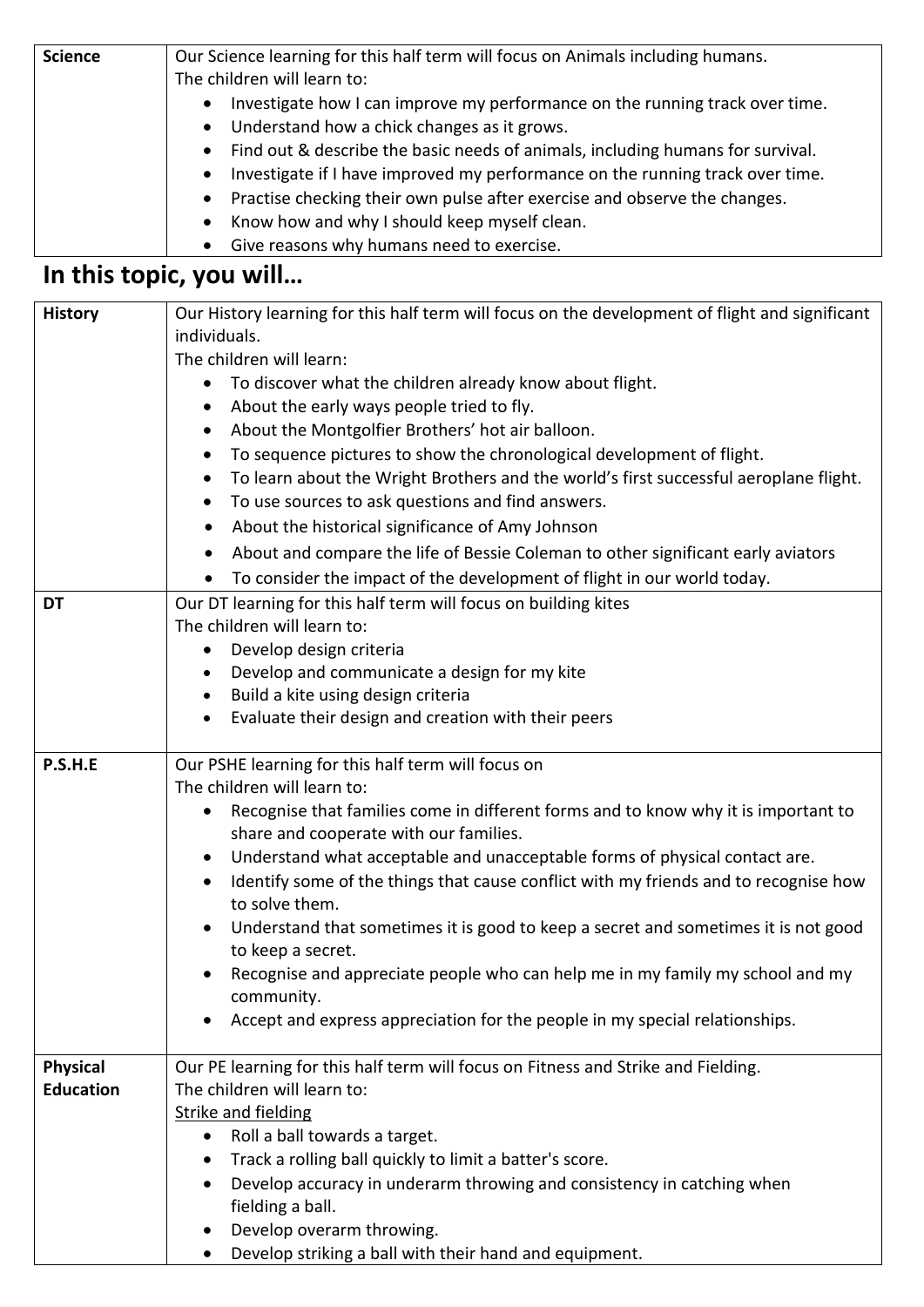|                                      | Retrieve a ball when fielding.<br>$\bullet$<br>Understand how to get a batter out.<br>Develop decision making and understand how to score points.<br>Fitness<br>Develop co-ordination through hula hoop skills.<br>$\bullet$<br>Develop co-ordination and timing when jumping in a long rope.<br>$\bullet$<br>Develop individual skipping.<br>Take part in a circuit to develop stamina and co-ordination.<br>Take part in a circuit to develop stamina and agility.<br>Explore exercises that use your own body weight. |
|--------------------------------------|--------------------------------------------------------------------------------------------------------------------------------------------------------------------------------------------------------------------------------------------------------------------------------------------------------------------------------------------------------------------------------------------------------------------------------------------------------------------------------------------------------------------------|
| <b>Religious</b><br><b>Education</b> | Our RE learning for this half term will focus on Leaders.<br>The children will learn to:<br>Identify a variety of different leaders.<br>Understand the responsibilities and characteristics of a leader.<br>Name and learn key responsibilities of some religious leaders.<br>Describe some of the day to day jobs of a religious leader.<br>Generate relevant questions about leadership/authority based on what you have<br>been told.                                                                                 |
| <b>ALZ</b>                           | The ALZ or Active Learning Zone is a separate area to the classrooms run by a dedicated<br>member of staff, six children from each class access the provision each session. Children are<br>able to explore their learning in an active and practical manner and are set challenges and<br>tasks which extend their learning and problem-solving skills. The teacher can use these<br>opportunities to observe learning and make assessments.                                                                            |

### **TOP 5 WORDS to know by the end of this topic:**



**Useful websites to enhance learning:** <https://www.topmarks.co.uk/english-games/5-7-years/letters-and-sounds> <https://www.ictgames.com/> <https://www.phonicsplay.co.uk/> <https://www.scratchjr.org/> <https://www.bbc.co.uk/bitesize/topics/zvb76v4/articles/zbmkhbk> <https://www.bbc.co.uk/bitesize/clips/z82xpv4> https://www.onceuponapicture.co.uk/